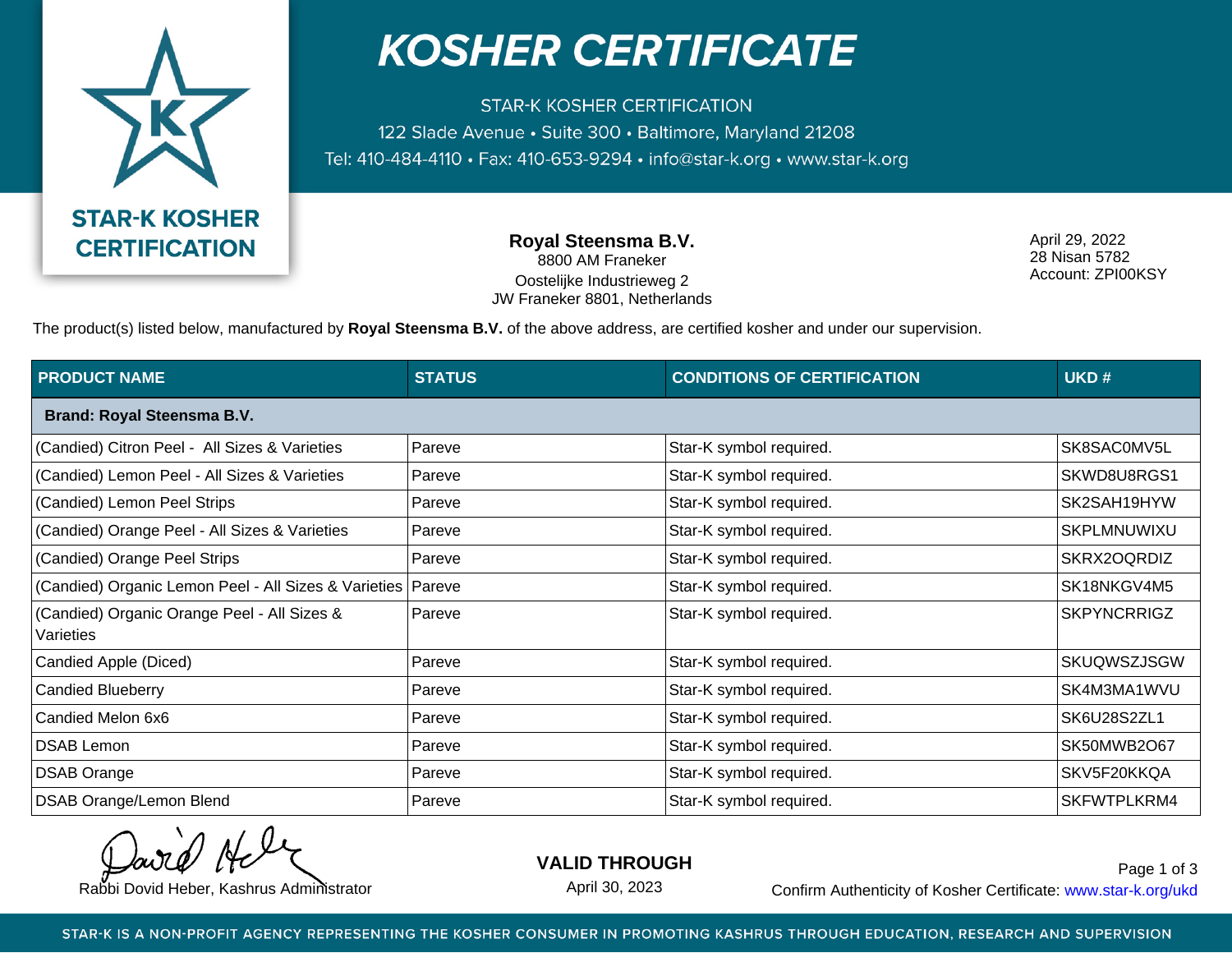

## **KOSHER CERTIFICATE**

**STAR-K KOSHER CERTIFICATION** 122 Slade Avenue • Suite 300 • Baltimore, Maryland 21208 Tel: 410-484-4110 · Fax: 410-653-9294 · info@star-k.org · www.star-k.org

> **Royal Steensma B.V.** 8800 AM Franeker Oostelijke Industrieweg 2 JW Franeker 8801, Netherlands

April 29, 2022 28 Nisan 5782 Account: ZPI00KSY

The product(s) listed below, manufactured by **Royal Steensma B.V.** of the above address, are certified kosher and under our supervision.

| <b>PRODUCT NAME</b>               | <b>STATUS</b> | <b>CONDITIONS OF CERTIFICATION</b> | UKD#        |  |  |
|-----------------------------------|---------------|------------------------------------|-------------|--|--|
| <b>Brand: Royal Steensma B.V.</b> |               |                                    |             |  |  |
| Fruit Blend (Stollen)             | Pareve        | Star-K symbol required.            | SKD6M66RCCH |  |  |
| <b>Fruitease Black Currant</b>    | Pareve        | Star-K symbol required.            | SKZHFZ77ZQ2 |  |  |
| <b>Fruitease Blueberry</b>        | Pareve        | Star-K symbol required.            | SK7U3Y0FSH8 |  |  |
| Fruitease Sour Cherry             | Pareve        | Star-K symbol required.            | SKA7MZB70W5 |  |  |
| Gember Extra Fijn S               | Pareve        | Star-K symbol required.            | SKQNGBCDCDD |  |  |
| <b>Ginger Diced S</b>             | Pareve        | Star-K symbol required.            | SKWTKH77U5M |  |  |
| Kosher Lemon Paste with Pieces    | Pareve        | Star-K symbol required.            | SKS4VH7L5K0 |  |  |
| Kosher Orange Paste with Pieces   | Pareve        | Star-K symbol required.            | SKI9OOW3243 |  |  |
| Melange Fruit Mix 9x9             | Pareve        | Star-K symbol required.            | SKXFVYXQR9N |  |  |
| <b>Mixed Citrus Peel</b>          | Pareve        | Star-K symbol required.            | SK1SP3PFUOQ |  |  |
| Mixed Peel 4x4 8020               | Pareve        | Star-K symbol required.            | SK2GEFWH4UL |  |  |
| Orange Peel Triple Cut            | Pareve        | Star-K symbol required.            | SKKTTL2IKKN |  |  |
| Papaya Green 1/4" Diced           | Pareve        | Star-K symbol required.            | SKLOXA3SDG2 |  |  |
| Papaya Red 1/4" Diced             | Pareve        | Star-K symbol required.            | SKFIU38YVOT |  |  |

**VALID THROUGH**

April 30, 2023

Rabbi Dovid Heber, Kashrus Administrator **Confirm Authenticity of Kosher Certificate:** www.star-k.org/ukd Page 2 of 3

STAR-K IS A NON-PROFIT AGENCY REPRESENTING THE KOSHER CONSUMER IN PROMOTING KASHRUS THROUGH EDUCATION, RESEARCH AND SUPERVISION